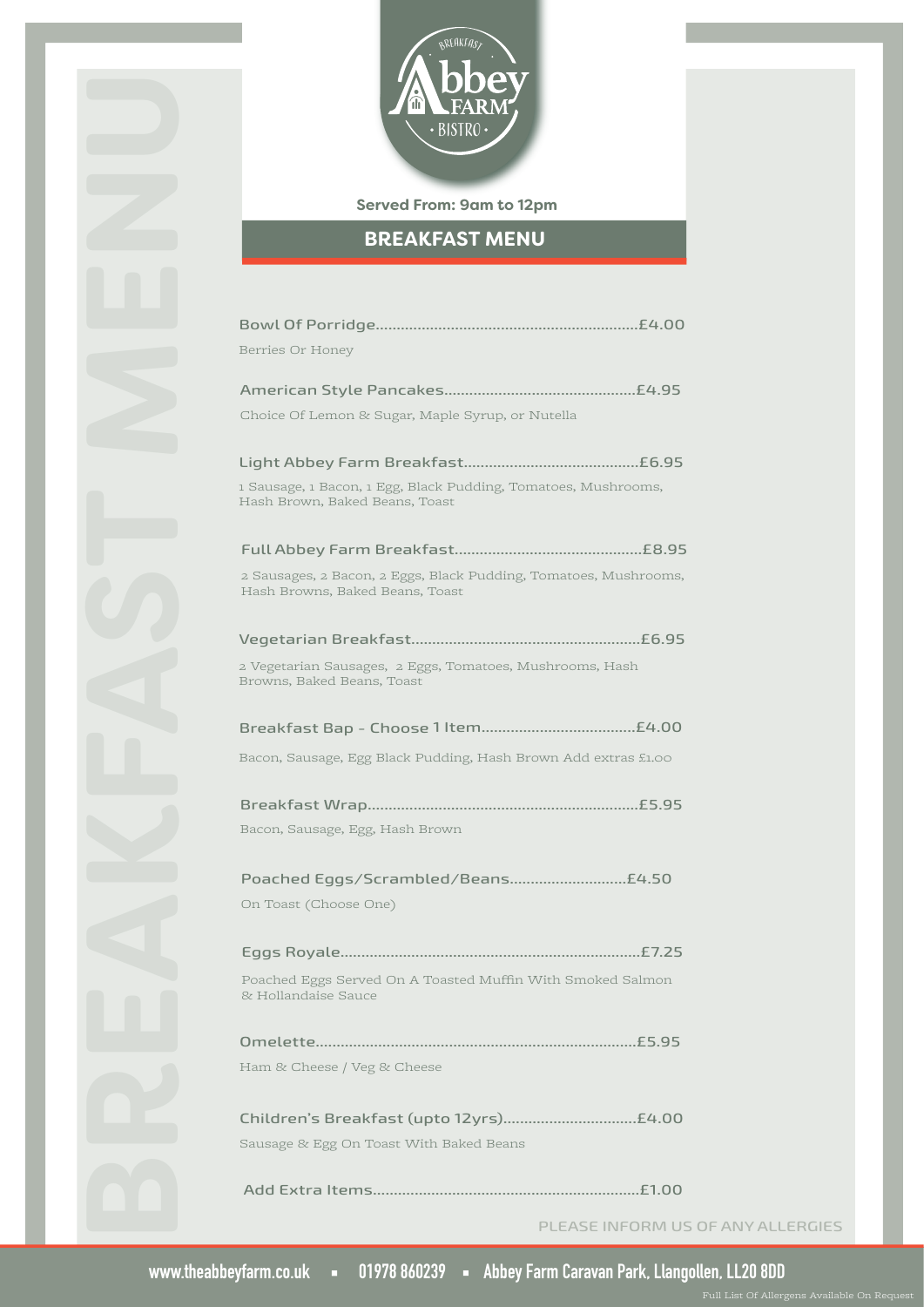| <b>STARTERS</b>                                |
|------------------------------------------------|
|                                                |
| Warm Ciabatta & Butter                         |
| Honey & Mustard chipolatas With Rocket         |
| Toasted Bread, Chutney & Salad                 |
| Cranberry Sauce, Walnut & Rocket Salad         |
| Rocket Salad & Brown Sauce                     |
| Sweet Chili Dip                                |
| Warm Garlic Ciabatta                           |
|                                                |
| Add Cheese 50p                                 |
| <b>10" STONE BAKED PIZZAS</b>                  |
|                                                |
| <b>Choose Any Two Toppings:</b>                |
| Pepperoni, Chicken, Chorizo, Ham, Mushroom,    |
| Pineapple, Vegan Sausage, Onion, Sweetcorn,    |
|                                                |
|                                                |
| <b>MEAT BOX</b>                                |
|                                                |
| Half Rack Of Ribs, Half Homemade Scotch Egg,   |
| Honey Mustard Chipolatas, Salt & Pepper        |
| Chicken Strips, Chips, Garlic Mayo & BBQ Sauce |
| www.theabbeyf                                  |

### MEAT BOX



| *All Steaks Served With Roasted Tomato, Mushrooms,<br>Onion Rings & Chips Or Fries                                             |
|--------------------------------------------------------------------------------------------------------------------------------|
|                                                                                                                                |
|                                                                                                                                |
| Salt & Pepper Chicken Burger £12.95*                                                                                           |
| *All Burgers Served With Onion Rings, Fries,<br>Lettuce, Tomato & Coleslaw                                                     |
| Pineapple, Egg, Peas, & Chips                                                                                                  |
| <b>SIDES</b>                                                                                                                   |
| Chips, Fries, Sweet Potato Fries, Onion Rings,<br>House Salad, Seasonal Vegetables, Coleslaw,<br>Garlic Bread (Add Cheese 50p) |
|                                                                                                                                |

PLEASE ASK FOR DESERT MENU TAKE AWAY MENU ALSO AVAILABLE PLEASE INFORM US OF ANY ALLERGIES

www.theabbeyfarm.co.uk = 01978 860239 = Abbey Farm Caravan Park, Llangollen, LL20 8DD

With Garlic Bread & Fries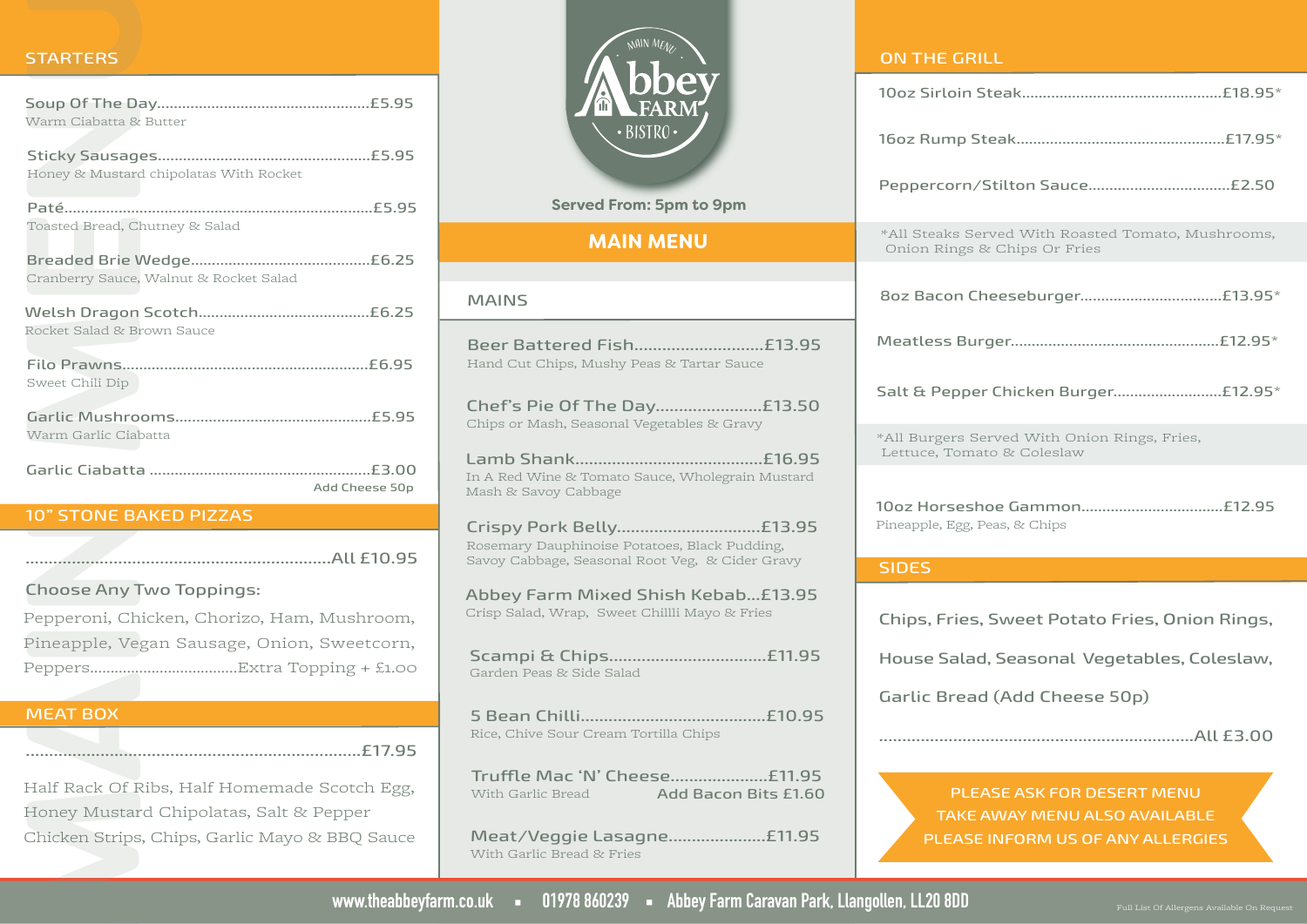| <b>LUNCH</b>                                |
|---------------------------------------------|
| Warm Ciabatta & Butter                      |
|                                             |
| With Garlic Bread, & Salad                  |
|                                             |
|                                             |
|                                             |
|                                             |
| <b>10" STONE BAKED PIZZAS</b>               |
|                                             |
|                                             |
|                                             |
| <b>Choose Any Two Toppings:</b>             |
| Pepperoni, Chicken, Chorizo, Ham, Mushroom, |
| Pineapple, Vegan Sausage, Onion, Sweetcorn, |
|                                             |
|                                             |
| <b>SALADS</b>                               |
|                                             |
|                                             |

#### 10" STONE BAKED PIZZAS

| All £10.95                                  |
|---------------------------------------------|
| <b>Choose Any Two Toppings:</b>             |
| Pepperoni, Chicken, Chorizo, Ham, Mushroom, |
| Pineapple, Vegan Sausage, Onion, Sweetcorn, |
|                                             |

| .£8.95      |
|-------------|
| .£8.95      |
| <b>FR95</b> |



### **Served From: 12pm to 5pm**

## **LUNCH MENU**

### JACKET POTATOES

...................................................................All £6.95 Choose Any Filling: Cheese, Beans, Tuna Mayo, Coleslaw, 5 Bean Chilli, Coronation Chicken ...................................................Extra Topping + £1.00 All Served With Salad & Coleslaw

### TOASTED PANNINI OR WRAP

...................................................................All £6.95

Tuna Mayo, Ham & Cheese, Bacon Brie & Cranberry, Coronation Chicken, Roasted Pesto Veg & Mozzarella.

..................................................Extra Topping + £1.00

## All Served With Salad & Coleslaw

Add Fries......................................................£1.50 Add Sweet Potato Fries...........................£2.00 Add Chunky Chips......................................£2.00

#### **SANDWICHES**

| Tuna Mayo, Ham & Cheese, Bacon Brie &             |
|---------------------------------------------------|
| Cranberry, Coronation Chicken, Roasted Pesto      |
| Veg & Mozzarella                                  |
|                                                   |
| All Served With Salad & Coleslaw                  |
| Add Small A Small Bowl Of Soup £2.50<br>Add Fries |
| <b>SIDES</b>                                      |
| Chips, Fries, Sweet Potato Fries, Onion Rings,    |

House Salad, Seasonal Vegetables,

Garlic Bread (Add Cheese 50p)

PLEASE ASK FOR DESERT MENU TAKE AWAY MENU ALSO AVAILABLE PLEASE INFORM US OF ANY ALLERGIES

www.theabbeyfarm.co.uk = 01978 860239 = Abbey Farm Caravan Park, Llangollen, LL20 8DD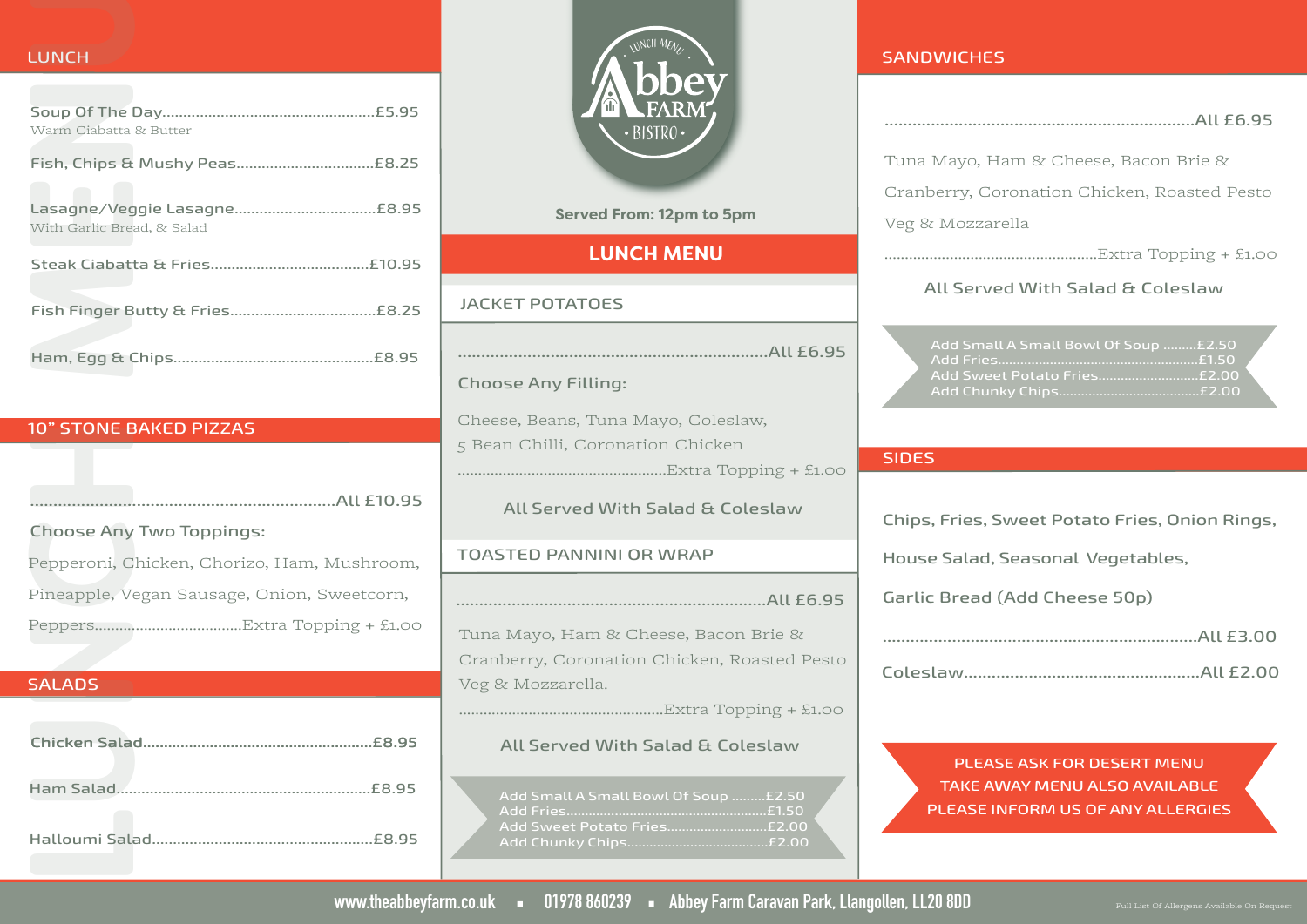

**Served From: 12pm to 9pm**

**KIDS MENU**

#### MAINS

Sausages Fries Or Mash, Beans Or Peas

## Pizza & Fries

Choose Any 2 Toppings:- Chicken • Ham • Pineapple Sausage • Peperoni **ww.theabbeyfarm.co.uk 01978**<br> **www.theabbeyfarm.co.uk 01978**<br> **www.theadbey Farm Caravan Park (Fig. 21978 86024)**<br> **EXECUTE CARAVAN PARK (FIG. 21978 86024)**<br> **CHOUGE ABBE CARAVAN PARK**<br> **CARAVAN PARK (FIG. 21978 86024)**<br>

## Fish Goujons & Chips

Garden Peas

#### Chicken Nuggets Fries, Beans Or Peas

#### Mac 'N' Cheese With Garlic Bread

#### **DESSERTS**

Hot Waffle Chocolate Sauce & Vanilla Ice Cream

Chocolate Fudge Cake With Vanilla Ice Cream

## Selection Of Ice Cream

## 1 Course....£6.50 2 Course....£8.50

PLEASE INFORM US OF ANY ALLERGIES

Full List Of Allergens Available On Request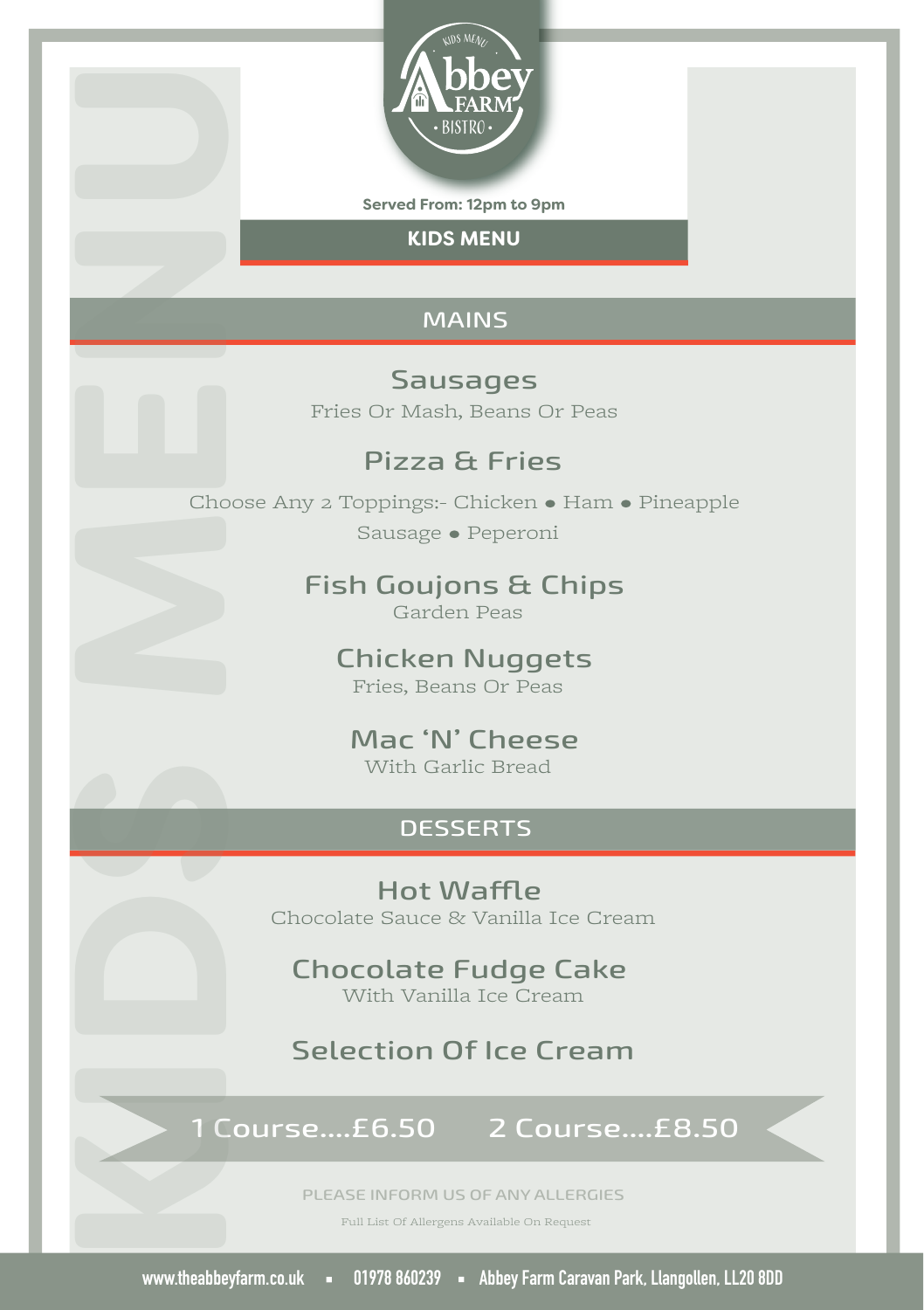

## **Served From: 12pm to 8pm**

**SUNDAY ROAST MENU**

# **STARTERS**

| Warm Ciabatta & Butter                                                                                                                                                                                                                                                                                                                                                                                                                                                                     | £5.95 |
|--------------------------------------------------------------------------------------------------------------------------------------------------------------------------------------------------------------------------------------------------------------------------------------------------------------------------------------------------------------------------------------------------------------------------------------------------------------------------------------------|-------|
| <b>Sticky Sausages</b><br>Honey & Mustard chipolatas With Rocket                                                                                                                                                                                                                                                                                                                                                                                                                           | £5.95 |
| Paté.<br>Toasted Bread, Chutney & Salad                                                                                                                                                                                                                                                                                                                                                                                                                                                    | £5,95 |
| Garlic Mushrooms.<br>Warm Garlic Ciabatta                                                                                                                                                                                                                                                                                                                                                                                                                                                  | £5.95 |
| $\blacksquare$ $\blacksquare$ $\blacksquare$ $\blacksquare$ $\blacksquare$ $\blacksquare$ $\blacksquare$ $\blacksquare$ $\blacksquare$ $\blacksquare$ $\blacksquare$ $\blacksquare$ $\blacksquare$ $\blacksquare$ $\blacksquare$ $\blacksquare$ $\blacksquare$ $\blacksquare$ $\blacksquare$ $\blacksquare$ $\blacksquare$ $\blacksquare$ $\blacksquare$ $\blacksquare$ $\blacksquare$ $\blacksquare$ $\blacksquare$ $\blacksquare$ $\blacksquare$ $\blacksquare$ $\blacksquare$ $\blacks$ |       |

#### ROAS IS

|                                                             | £11.95 |
|-------------------------------------------------------------|--------|
|                                                             | £13.95 |
|                                                             |        |
|                                                             |        |
| All Served With Mash & Roast Potatoes, Seasonal Vegetables, |        |

**SUNDAY SNACK MENU**

Yorkshire Pudding & Gravy, Add An Extra Yorkie 75p

# SIDES - ALL £3.00 EACH

Extra Gravy £1.50

# MAINS

# **DESSERTS**

|                       | .£6.50 |
|-----------------------|--------|
| Sticky Toffee Pudding |        |
|                       |        |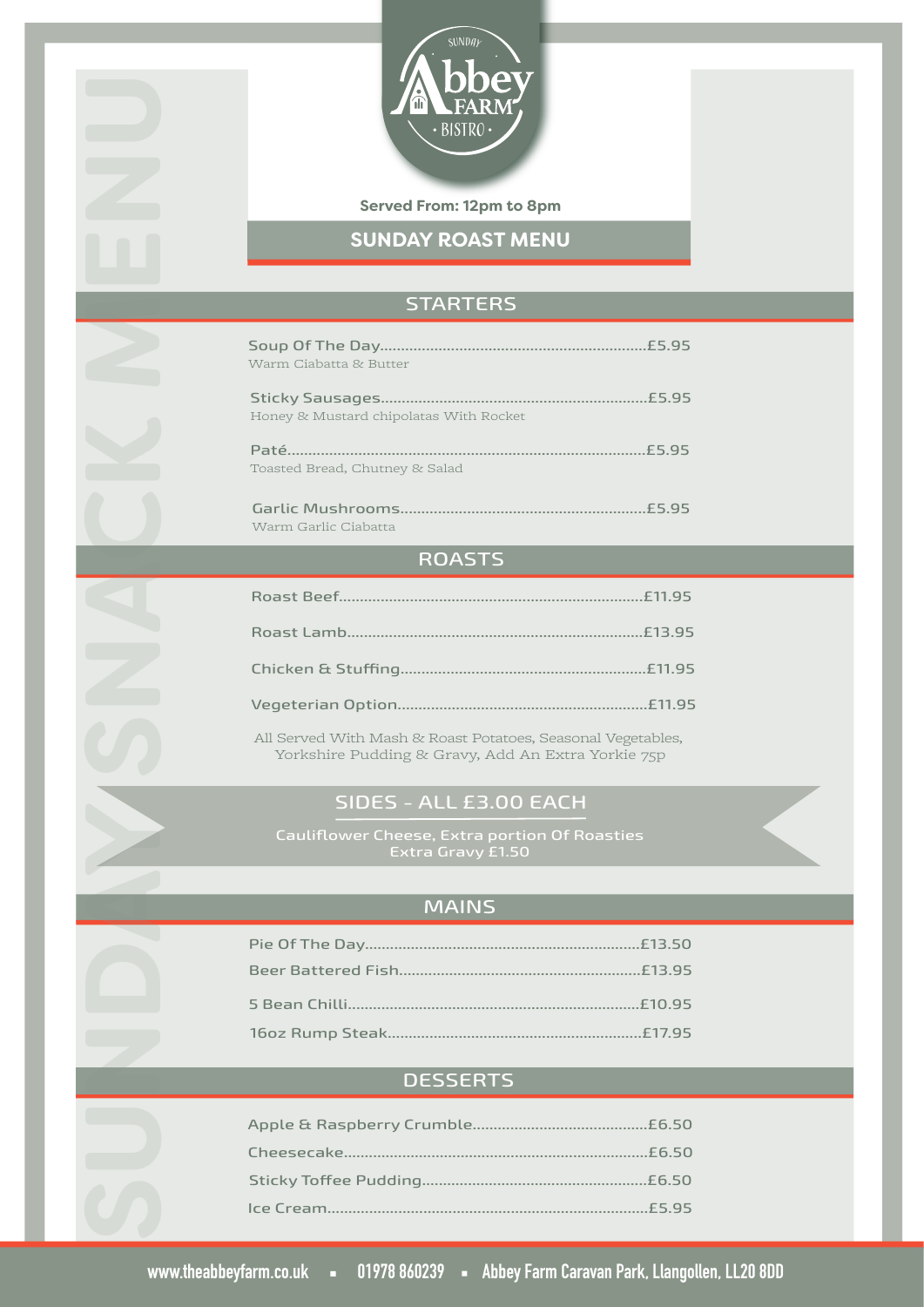

**Served From: 12pm to 5pm**

**SUNDAY SNACK MENU**

## ROAST BAPS

All Served With Roast Potatoes, Yorkshire Pudding & Gravy

## TOASTED PANNINI OR WRAP

| AII<br>.E6.95                                       |
|-----------------------------------------------------|
| Tuna Mayo, Ham & Cheese, Bacon Brie & Cranberry,    |
| Coronation Chicken, Roasted Pesto Veg & Mozzarella. |
| $Extra$ Topping + £1.00                             |

## All Served With Salad & Coleslaw

| Add Small A Small Bowl Of Soup £2.50 |  |
|--------------------------------------|--|
|                                      |  |
|                                      |  |
|                                      |  |

# **SANDWICHES**

All..........................................................................................£6.95 **SUNDAY SNACK MENU<br>
SUNDAY SNACK MENU<br>
SUNDAY SNACK MENU<br>
Roast Beef...**<br>
Roast Hamb<br>
All Served Wire steam Briefly, vorifolding the distribution<br>
TOASTED PANNINI OR WEAP<br>
TUNA Mayo, Ham & Cheese, Bacon Brie & Creativery,<br> Tuna Mayo, Ham & Cheese, Bacon Brie & Cranberry, Coronation Chicken, Roasted Pesto Veg & Mozzarella ....................................................Extra Topping + £1.00

#### All Served With Salad & Coleslaw

Add Small A Small Bowl Of Soup .........£2.50 Add Fries......................................................£1.50 Add Sweet Potato Fries...........................£2.00 Add Chunky Chips......................................£2.00

PLEASE INFORM US OF ANY ALLERGIES